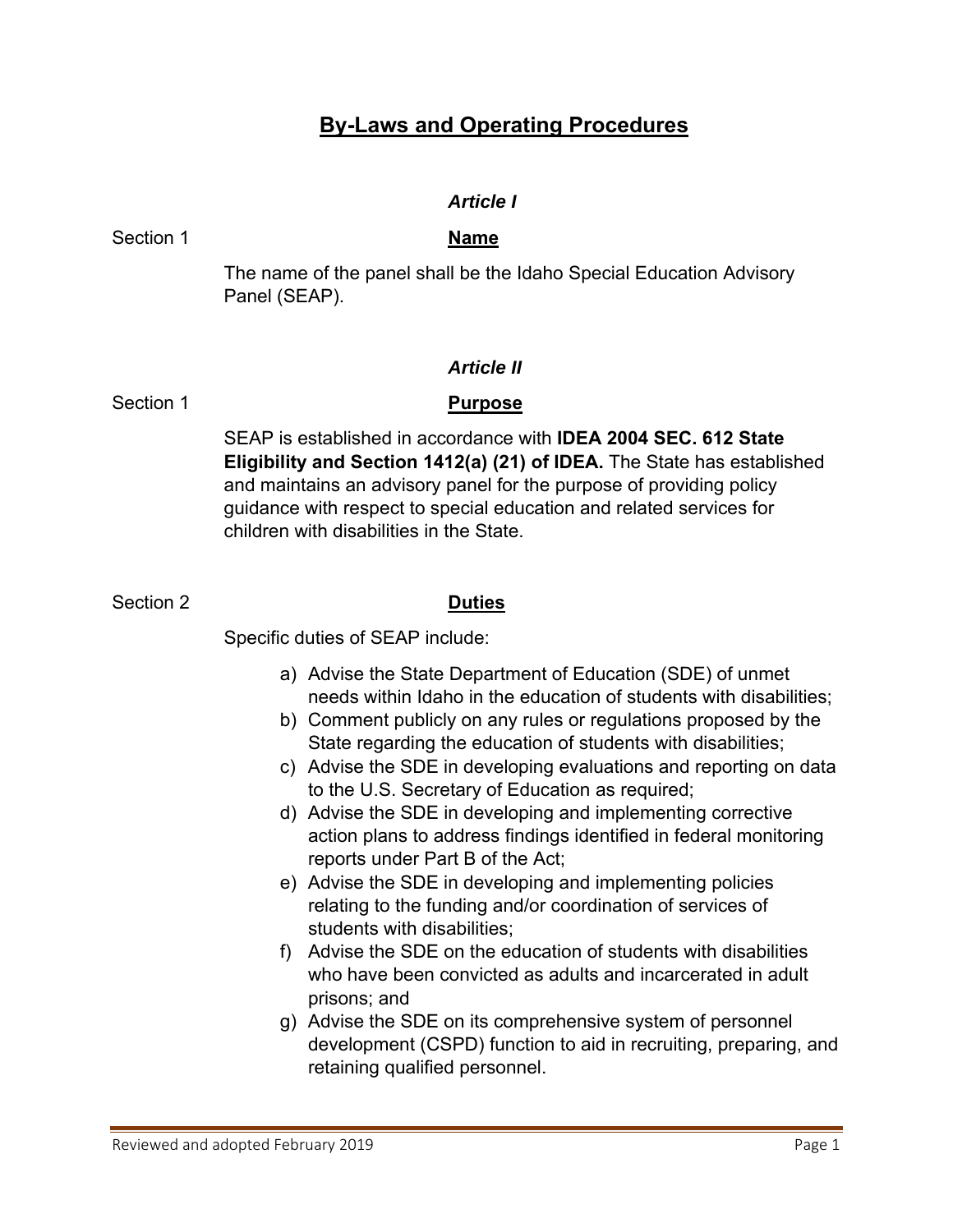### *Article III*

### Section 1

### **Membership**

The membership of SEAP shall consist of members appointed by the Idaho State Superintendent of Public Instruction, who is authorized under the law to make these appointments. SEAP shall be representative of Idaho's population and composed of individuals involved in, or concerned with, the education of students with disabilities. Parent of students with disabilities and individuals with disabilities shall compose a majority (51% or more) of panel membership.

Panel membership shall include representation from each of the following constituencies:

- a) Parents of students with disabilities (0-26 years of age).
- b) Individuals with disabilities.
- c) Teachers.
- d) Institutions of higher learning that prepare special education and related services personnel.
- e) State and local education officials.
- f) Administrators of programs for students with disabilities.
- g) Other state agencies involved in the financing or delivery of related services to students with disabilities.
- h) Private school and public charter schools.
- i) Vocational, community or business organizations concerned with the provision of transition services to students with disabilities.
- j) State juvenile and adult correctional agencies.
- k) Child welfare/foster care agencies.
- l) Agencies providing services under the McKinney-Vento Act for children who are homeless.

Other individuals may serve on the Panel as at-large members, appointed at the discretion of the Chairperson. The State special education director or his/her designee shall serve as an ex-officio member of the Panel. The Panel shall not exceed 25 members.

Nominations for members shall be solicited from appropriate educational organizations, parent organizations, and other appropriate sources. The Vice-Chairperson shall solicit applications for membership prior to the last Panel meeting of the academic year. Applications for new members are due by June 1.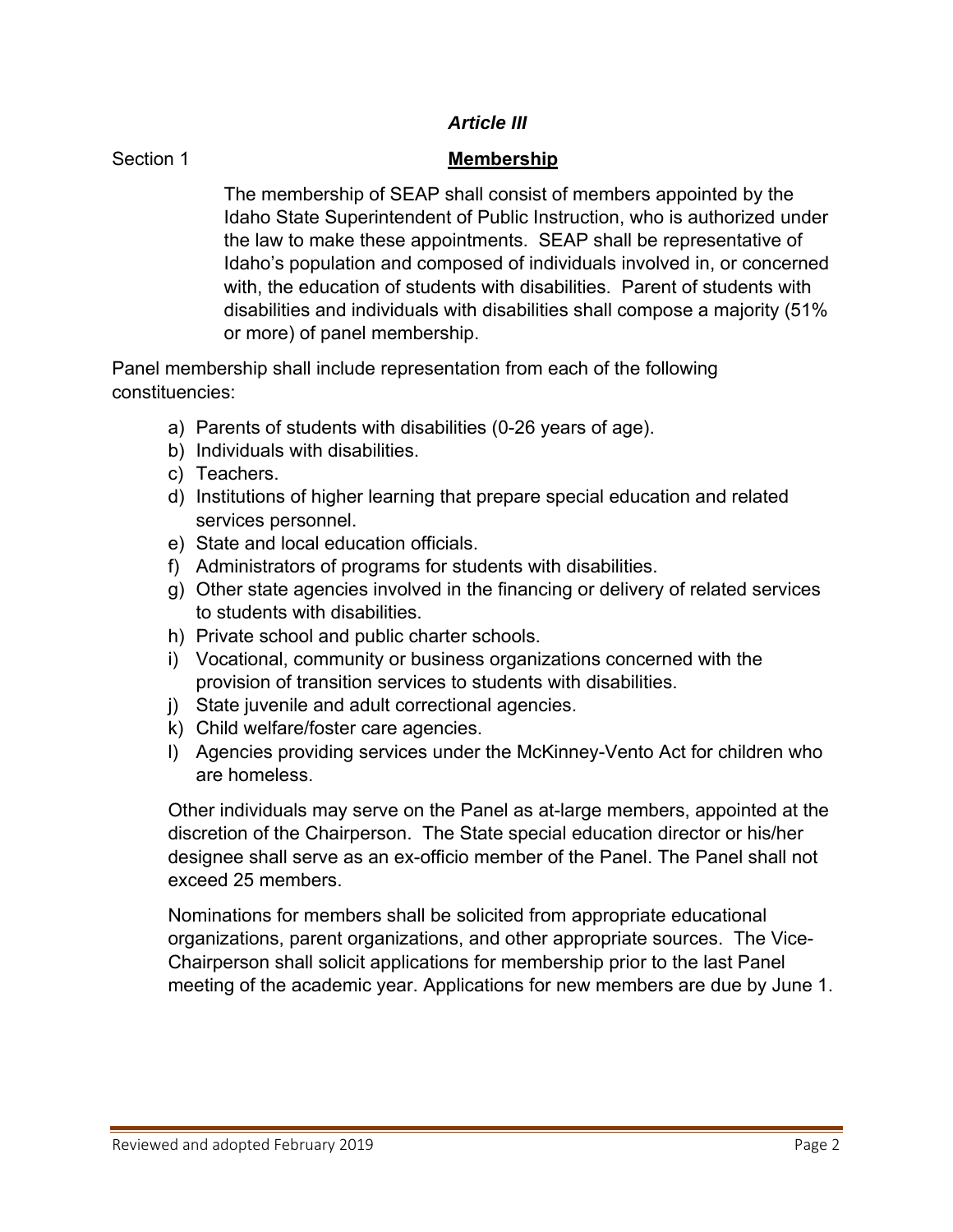The Executive Committee shall review applications and forward their recommendations to the State Superintendent of Instruction by June 15 so that the appointment of new members can be made by July 1.

New panel members are required to attend an annual orientation training.

### Section 2 **Term of Membership**

SEAP members shall be appointed for a term of three years and are limited to two consecutive full terms except:

- When an appointment is made in order to fill an unexpired term. Upon fulfilling the unexpired term a person can apply for full membership.
- A panel member who becomes vice-chair and moves to chair.

Members are limited to two consecutive full terms. At the end of the initial three year term, a member must reapply for reappointment for a second three year term.

A rotation of members' terms shall occur to retain at least two thirds of members each year.

SEAP members who have completed two (2) full terms may reapply for Panel membership after a full calendar year from the last date of membership. An exception to the rule may be made with permission from the Executive Committee.

## Section 3

## **Designees**

Members unable to attend a panel meeting may appoint a designee to represent them. The panel member must notify the SDE that a designee will attend a scheduled meeting. Attendance by the designee shall not constitute "attendance" of the panel member under Article 3, Section1.

### Section 4

## **Resignation**

A SEAP member may resign at any time by providing written notice to the SEAP Chair and the Director of Special Education who will submit the resignation to the State Superintendent of Public Instruction. A resignation shall take effect on the date of the receipt of the notice.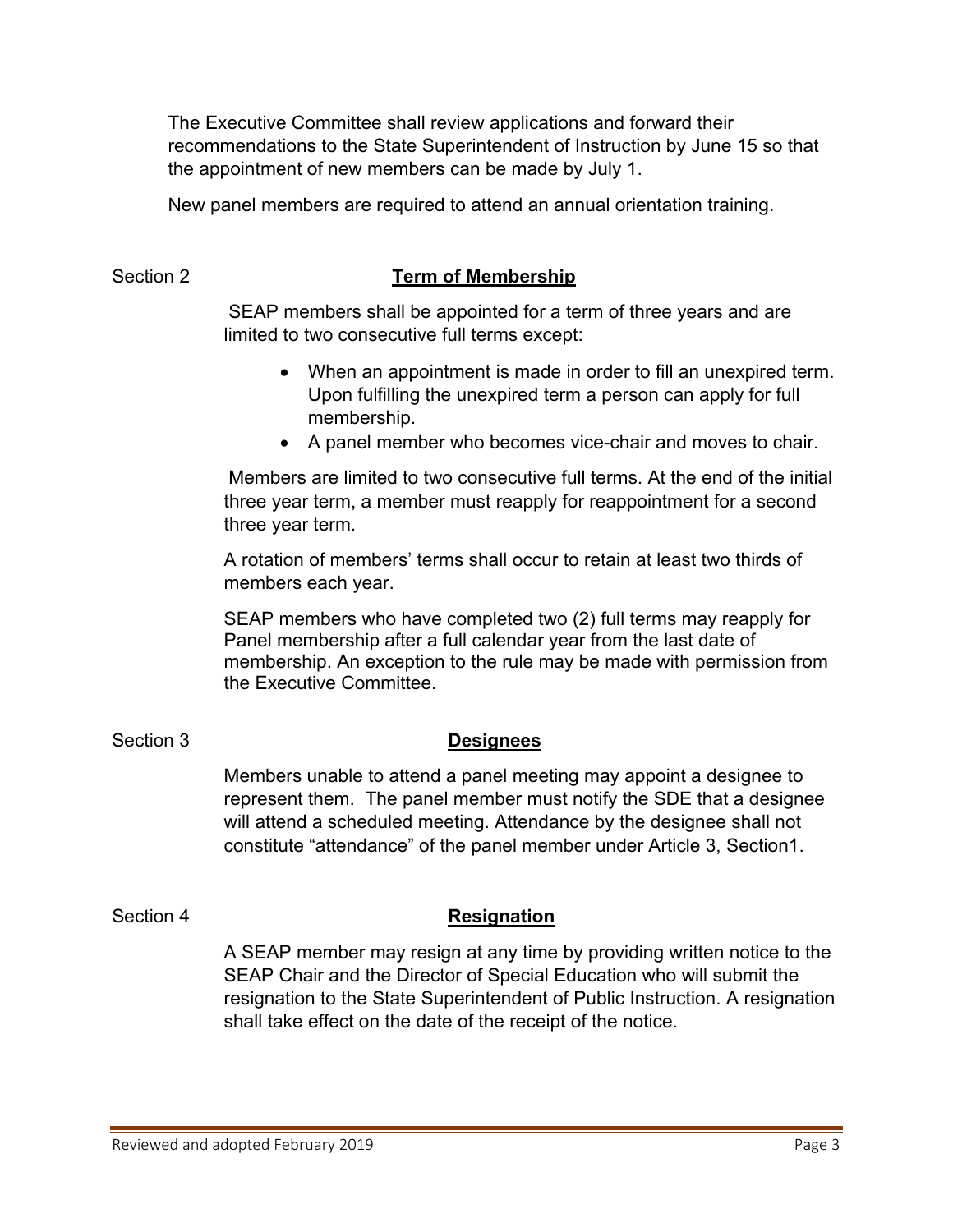## Section 5

### **Vacancies**

Any vacancy in SEAP may be filled for the remainder of the unexpired term by a candidate recommended by the Executive Committee. The recommended candidate shall represent the same constituency as the SEAP member being replaced, and shall be subject to all By-Laws.

### Section 6

### **Termination**

- a) Upon recommendation of the Executive Committee, a SEAP member shall be removed if he/she no longer qualifies as an appointee in the category for which he/she was selected. Membership may be terminated for any member who is absent from two consecutive, regular meetings within one year.
- b) Any officer of SEAP may be removed by a two-thirds vote of all members when those members deem it is in the best interest of SEAP to do so.

### *Article IV*

### Section 1 **Meetings**

- a) The time and place of regular meetings shall be determined annually by the SEAP members in conjunction with the SDE. The annual schedule of regular meetings shall be at least four meetings each year, with an option to convene an additional meeting if necessary.
- b) Minutes of each meeting shall be sent to SEAP members by email within two weeks of each meeting. Minutes will be posted on the SDE website.
- c) A quorum of sixty percent (60%) of the SEAP members will be required for any formal decision making.

### Section 2

## **Voting Rights**

Panel decisions shall be determined by consensus. If two or more panel members cannot agree with the decision, a vote shall be taken following a discussion of the issue. Decisions submitted to a vote shall be determined by a simple majority vote. Proxy voting and absentee ballots shall not be permitted.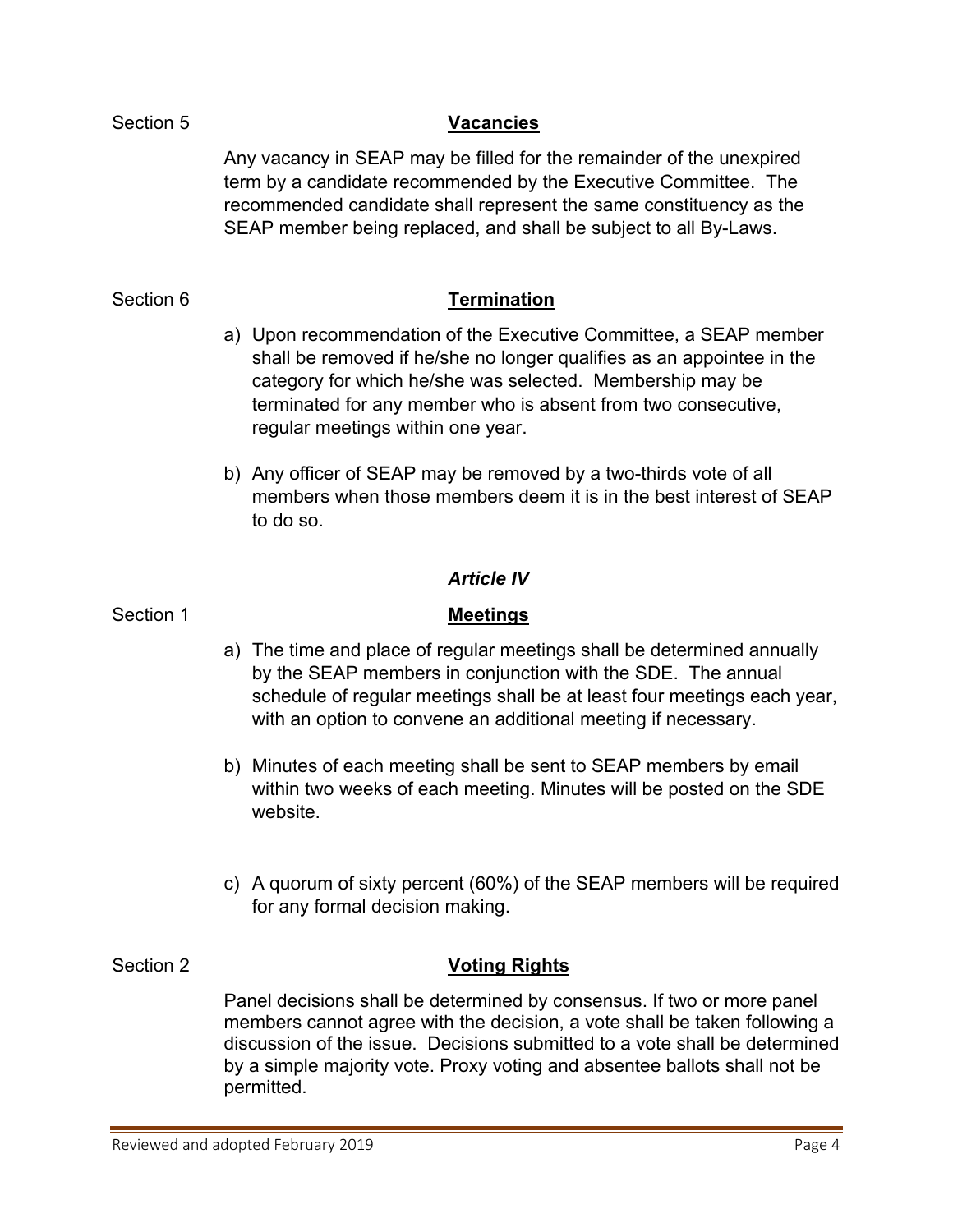Members who are not in attendance for a regular meeting forfeit their right to vote on any issues discussed in that meeting. Any member who is unable to be in attendance for a regular meeting is encouraged to send a substitute. Substitutes shall represent the same constituency as the member for whom they are substituting. Substitutes shall not be permitted voting privileges, however, they are permitted to participate in any discussion.

### *Article V*

## Section 1 **Executive Committee and Terms**

The Executive Committee shall consist of the Chair, the Vice-Chair, and the Secretary. A new Vice-Chair and a Secretary shall be elected from the SEAP membership at the final meeting of the year. The former Vice-Chair shall assume the office of Chair at the conclusion of the final meeting. Election of officers shall be by secret ballot requiring a simple majority of the votes cast.

## Section 2 **Duties of the Chair**

- a) Preside over all SEAP meetings.
- b) Work with the members of the Executive Committee and the SDE, special education staff, to develop meeting agendas,
- c) Coordinate SEAP activities with State Special Education staff.
- d) Draft correspondence and reports.
- e) Appoint workgroups and standing committees to address topical issues.
- f) Develop and submit to the SDE an Annual Report of panel activities and recommendations. The report shall be submitted to the State Superintendent by July 1 of each year. The report will be posted on the SDE website for public reviewing.

## Section 3 **Duties of the Vice-Chair**

- a) Perform the duties of the Chair in his/her absence.
- b) Act as parliamentarian during all meetings.
- c) Assist with the coordination of the annual orientation training for new members.